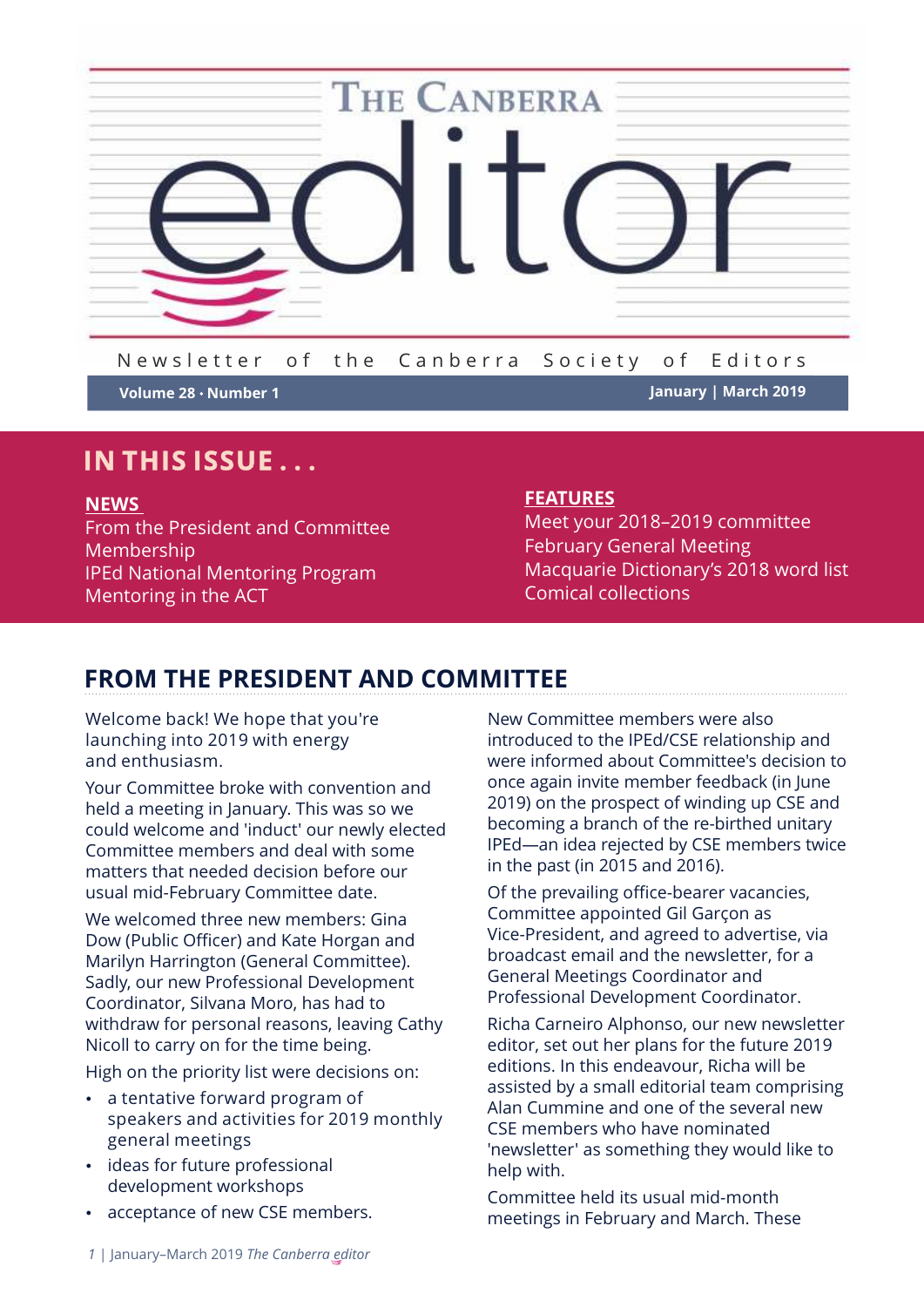meetings have now been moved from the evening of the second Wednesday to the second Tuesday, to accommodate the weekly schedules of the new Committee members. Several outcomes from the February and March meetings are noteworthy.

- Geoff Dawson has agreed to stay on as the ACT Mentoring Coordinator until after the IPEd Conference.
- There has been no further communication with IPEd since December about the prospect of CSE's winding up and becoming an IPEd branch, although IPEd had previously indicated its intention to establish an ACT branch regardless of CSE's position. Committee regards this intention as premature in the light of our stated commitment to revisiting the question, but is unfazed by the prospect.
- CSE's financial position remains very sound, with substantial reserves, no significant liabilities, and a steady stream of new and renewing members. Committee will be considering ways to utilise some of these reserves to enhance the benefits to Society members.
- Plans were firmed up for the February panel session, which will have been held by the time this edition is published. A program of general meeting activities for the rest of the year will be published soon, taking account of ideas from members at the February panel discussion.
- Plans for the 7th edition of the Commonwealth Style Manual are

progressing, albeit slowly. CSE is collaborating with IPEd in its 'Style Manual Working Group', which is regularly communicating with the government's Digital Transformation Agency about the engagement of a writing and editing team for this new edition—the first since 2002. New Committee member, Marilyn Harrington, who co-wrote the Parliamentary Library Style Guide, will be added to the CSE subcommittee of Cathy Nicoll, Eris Harrison, Elizabeth Manning Murphy and Gil Garçon.

 Belconnen Arts Centre has been selected as the new venue for CSE professional development workshops.

#### Conference Subsidy

**CSE will be repeating the 2017 subsidy initiative to help deserving CSE members attend the 2019 IPEd Biennial National Conference. A fund of \$3000 will be allocated for sharing among recipients, who must apply before 1 May. Details will be announced shortly.**

Your Committee has 'hit the ground running' in 2019. As always, we welcome members' suggestions and participation in any Society activities, and we look forward to ensuring that the Society can continue to provide the services, companionship and professional support that you expect from your membership.

# **MEMBERSHIP**

**Linda Weber AE ELS** Membership Secretary

# **MEMBERSHIP** RENEWALS

**Almost all membership renewal notices are up to date. If you think you should have received a notice and haven't, feel free to send an email via the Society website www.editorscanberra.org.**

#### NEW MEMBERS

| A warm welcome to all our new members! |                                             |  |
|----------------------------------------|---------------------------------------------|--|
| Full:                                  | Jessica Drummond, Benjamin Kooyman, Verity  |  |
|                                        | Jausnik, Melody Watson and Christina Zissis |  |
| <b>Associate:</b>                      | Abby Rossiter                               |  |
| <b>Student:</b>                        | Lachlan McGowan                             |  |
|                                        |                                             |  |

#### FAREWELL

Charles Campbell MacKnight has retired from editing, and has resigned his membership of the Society. We wish him well in his retirement.

MEMBERS' AREA ON THE WEBSITE Watch this space!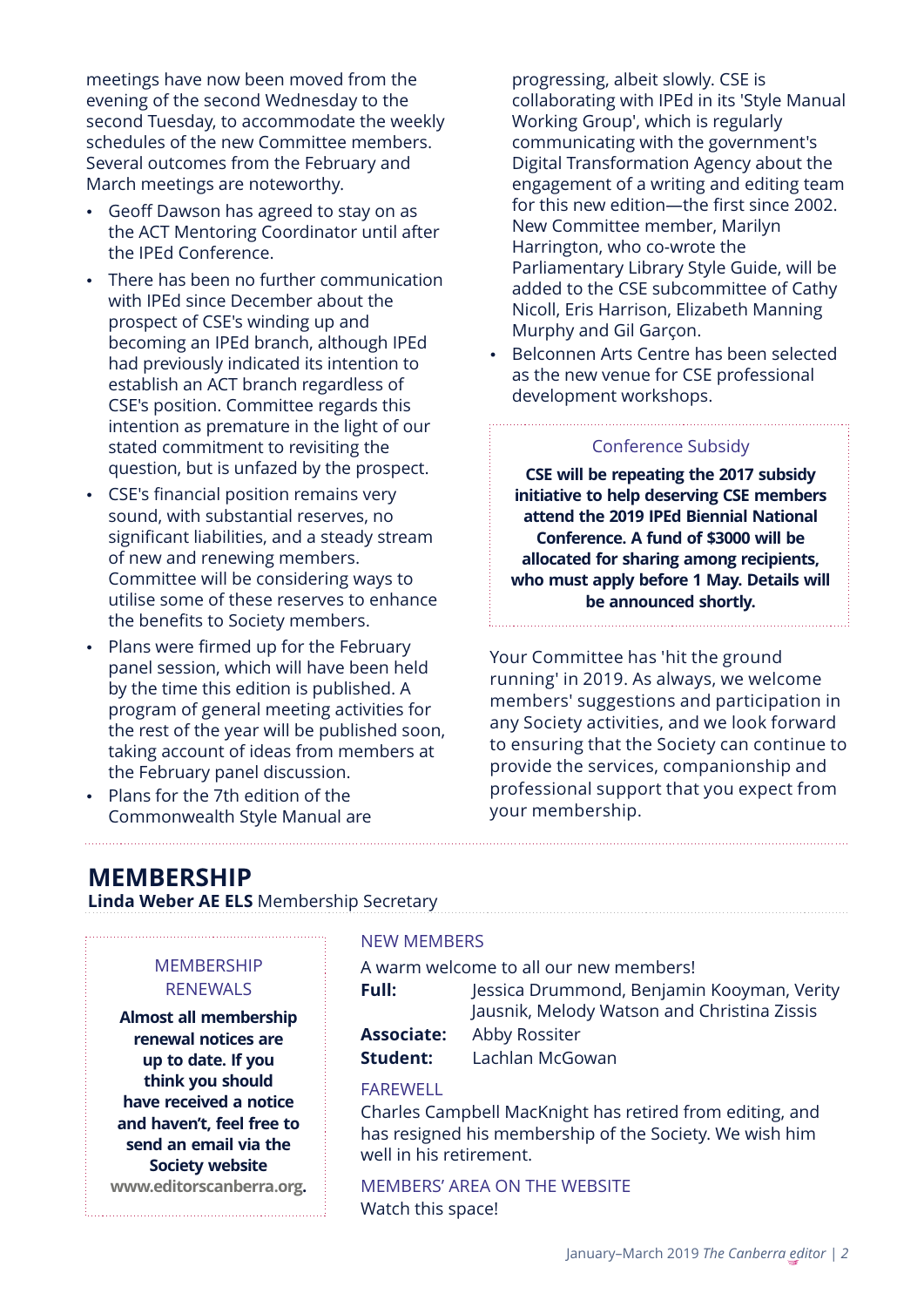# **IPED NATIONAL MENTORING PROGRAM**

**Ted Briggs AE** tedbriggs@grapevine.com.au **Elizabeth Manning Murphy DE** emmurphy.words@gmail.com Joint National Coordinators

# MENTORING AT THE CONFERENCE

The IPEd Melbourne Conference is in May, and the IPEd Mentoring Program will be there with a poster presentation that will run for the whole conference. Poster sessions are a new feature of the conference, and there will be guided tours when poster presenters can talk briefly about their topic. We are preparing material for the quick presentation as well as material for more leisurely discussion with delegates during all breaks.

Our poster will set out the main points we want to emphasise about the program. There will also be a video that will have more information about those main points plus a fun component (no, we're not telling—you'll have to go to Melbourne to find out). There will also be, in all the conference breaks, at least one national coordinator and one state coordinator ready to answer questions from delegates. We also hope to have a couple of former mentors and mentees ready to chat about the program and what they got out of it.

There will be a 'Please send me …' sheet for delegates to ask for a variety of resources to be sent to them or explained—we'll send copies of our *Guidance Notes*, application forms for prospective mentors and mentees, and, best of all, we'll tell delegates about our Skype workshops where we really get down to tin tacks about mentoring.

But you don't have to wait until the conference to get involved in the program. Have you ever thought about improving your copyediting skills, or maybe setting up a freelance editing business from scratch, or perhaps branching out into a new skills area, e.g. editing fiction instead of non-fiction? We can find a mentor to guide you through many aspects of editing. Or perhaps you've been thinking about taking the IPEd Accreditation exam. There are mentors who specialise in guiding

candidates through the study they need to do for this exam—it takes some of the stress off the whole situation, particularly if it's been years since you sat through an exam. No topic is out of bounds in our Mentoring Program, so long as it is related to editing.

## WHY BE A MENTOR?

Why not? Mentoring is very rewarding. Mentors get at least as much out of a mentorship as mentees do. Here are a couple of comments from two mentors we introduced in the December 2018 issue of *The Canberra editor*.

First, here is what Queensland state coordinator and experienced mentor Gail Tagarro has to say:

*With my first mentee, it was heartening to see the editor making a commitment to her professional development goals. I too gained a lot from the partnership and found it especially helpful for future mentorships.*

And here are some words of wisdom from Michèle Drouart, equally experienced mentor, who is the Western Australia state coordinator for the Mentoring Program:

*It's wonderful to see how someone else grows and blossoms with the support of mentoring. But for me, the joys of mentoring are also in that opening up of the world of our profession, seeing how others function in it, or in their special corner of it.*

So, have you registered for the conference yet? Do come and visit the Mentoring poster presentation, and have a fabulous time in Melbourne.

But don't wait for the conference: if you would like to share your skills or knowledge with someone who wants guidance, write to one of the national coordinators now. Ask for a Mentor Application Form and ask to join a Skype mentoring workshop—it's free!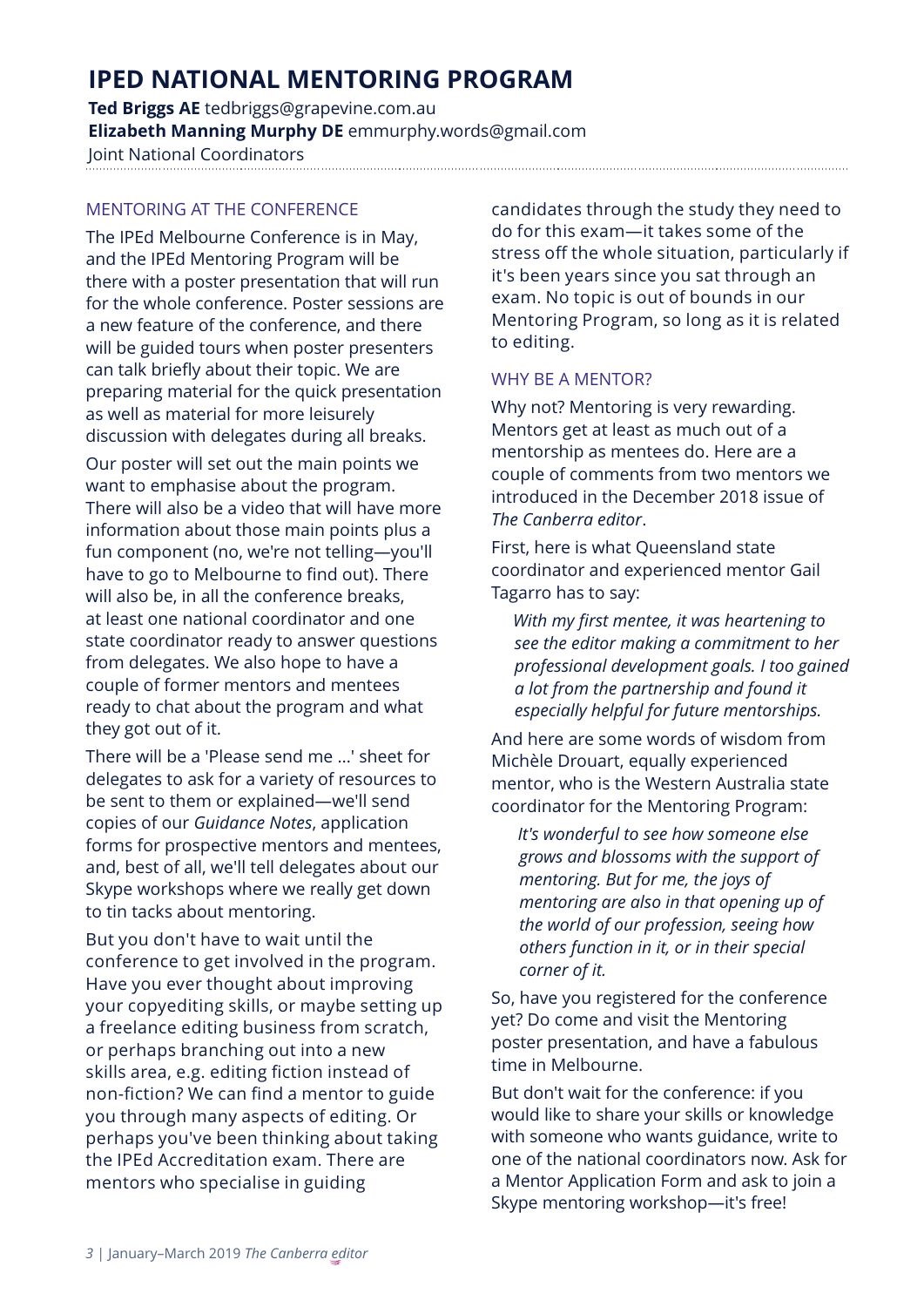# **MENTORING IN THE ACT**

# **Elizabeth Manning Murphy DE** emmurphy.words@gmail.com

Mentoring is alive and well in the ACT and nearby. Geoff Dawson, our current ACT coordinator, has agreed to stay in the role till the IPEd Conference, but afterwards we will be looking to replace him. It would be good to hear from you if you'd like to be the new ACT coordinator and help look after the program for CSE members and any other editors in the ACT. Just email me for details.

At present there are three ongoing mentorships in Canberra, with another couple in the pipeline.

Did you know that Ted Briggs AE and I (Joint National Coordinators) run free mentoring workshops by Skype for anyone interested in the program? We particularly like new mentors to attend, but anyone is welcome. They run for about 90 minutes, with a few minutes' pre-reading to set the scene. You'll find out what's different about mentoring from other forms of professional development, and discuss a few case studies. Again, just email me if you'd like to know more.

# **MEET YOUR 2018–2019 COMMITTEE**



**KATE POTTER**, PRESIDENT

Kate works in corporate communications in a government role. She is a keen reader of fiction and specialises in editing fantasy fiction.



**ALAN CUMMINE**, **SECRETARY** 

After patchy dilettante membership between 1994 and 2006, Alan rejoined CSE with serious intent in March 2012. Long experience in governance and senior management made him a target for the Committee, and within months he found himself on the IPEd Council and as CSE vice-president. He was president from 2013 to 2015, and has remained on the Committee since then. Alan gained his writing and editing experience through four decades of policy work in government, private and not-for-profit bodies. Now, through GoodWords Consulting, Alan offers the usual range of editing services, preferring government and corporate technical and policy reports, and learned journal articles.



**GIL GARҪON**, VICE-PRESIDENT

Gil was editing a national administration periodical for Commonwealth public servants when he was invited to join the proposed CSE, and went to its first meeting in May 1991. Keen to attend, he sure joined. He's been a member ever since, with many years on the committee and as newsletter editor. Gil became president late in 2011 but severe damage from a head operation in January 2012 brought his presidency to a sudden end. Gil, a 1975 post-graduate in agricultural communication, is still editing, still not embarrassed about embarrassing.



**GEOFF DAWSON** AE, TREASURER

Geoff had an 18-year career as a researcher, writer and editor of reports for parliamentary committees. In 2014, he retrained to focus on editing and now splits his time between freelancing and editing the Hansard proceedings of the parliament. His special interests are plain English writing and teaching grammar.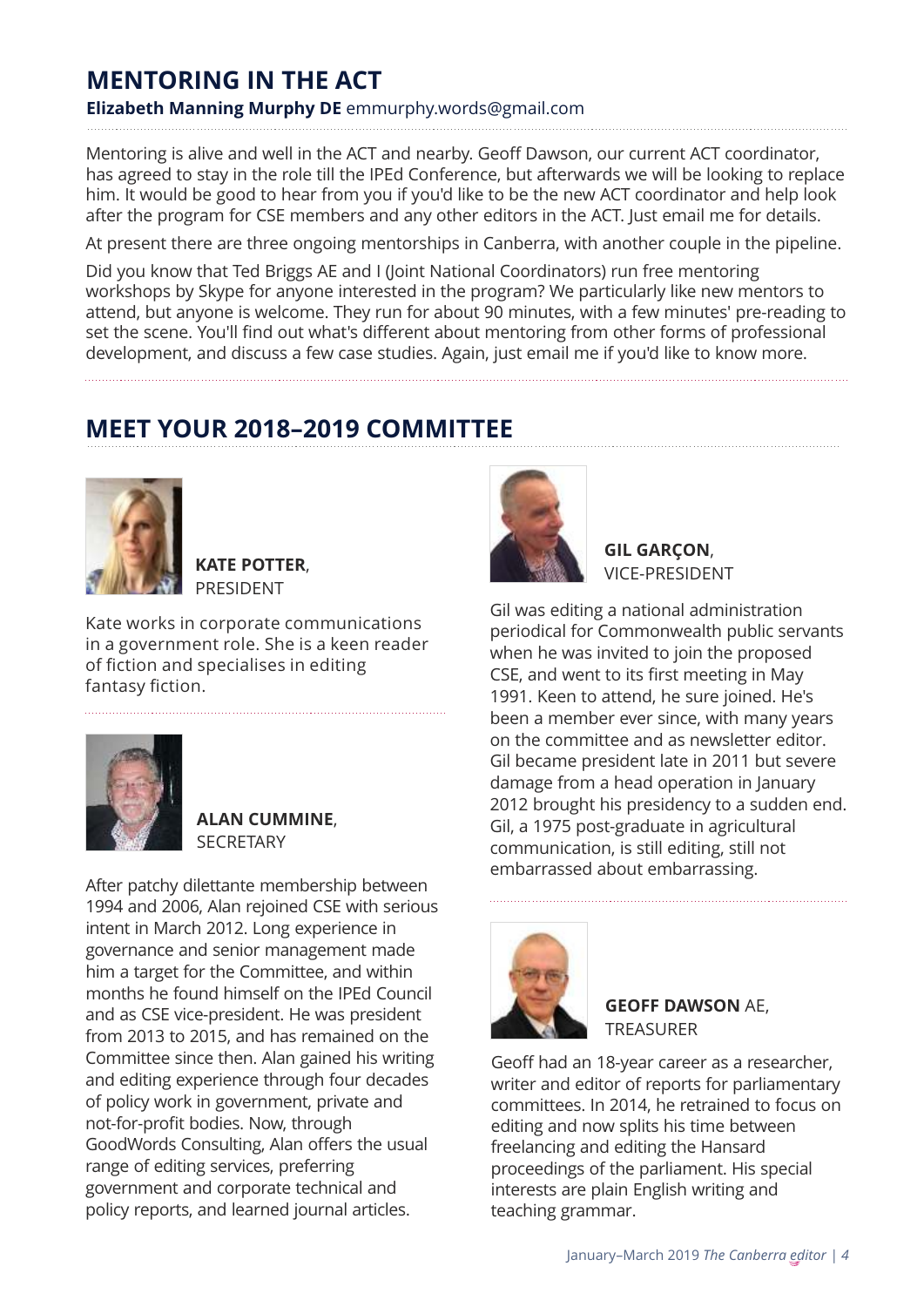

# **DR LINDA WEBER** AE, ALS, MEMBERSHIP SECRETARY

Linda is an anaesthesiologist and scientific editor. She is Executive Editor of the *Australian Journal of Anaesthesia and Intensive Care*, and edits and proofreads postgraduate examinations for the Australian and New Zealand College of Anaesthetists.



**GINA DOW**, PUBLIC OFFICER

Gina has been a communications professional in the Australian Public Service for 20 years, largely as an editor in the arts, culture and heritage sector. She is a former editor of the Australian Government's A*rts and Culture* and *Living Heritage* magazines. She currently works as a historical researcher at the Department of Foreign Affairs and Trade. She has an MA in Strategic Communications from UC and recently completed the Graduate Certificate in Professional Editing at Queens University, Canada. Gina is also a published poet.



**RICHA CARNEIRO ALPHONSO** AE, NEWSLETTER EDITOR

Richa has over twelve years of writing, editing and publishing experience. After serving as senior editor/principal correspondent with some of the biggest media houses overseas, she moved to Australia in 2016. Now based in Canberra, she works as a full-time publishing editor. Richa has been a member of CSE since 2017. She is also a graphic designer and calligrapher specialising in bird flourishing.



**CATHY NICOLL** AE, WEBSITE MANAGER AND PROFESSIONAL DEVELOPMENT **COORDINATOR** 

Cathy is a freelance editor and writer. She has been with CSE since 1998. Since then, she has filled various roles, including Training Coordinator, Catering Officer, President, and Webminder. Currently, she is the Website Manager as well as the Professional Development Coordinator.



**NGAIRE KINNEAR**, ONLINE COMMUNICATIONS

Ngaire is a born-and-bred Canberran who has somehow managed never to work in the public service. She has a diverse work history in small business, in a major corporation, and most lately in the community mental health sector. She has always had a flair for the written word, and finally (at 47) realised that she wants to be an editor when she grows up. Ngaire joined the committee in October last year and has been enjoying getting to know CSE members and the committee. She's looking forward to her CSE involvement in 2019.



**ERIS JANE HARRISON** AE, GENERAL COMMITTEE

Eris is a freelance editor and writer. She has spent time in the public service and in the community sector, but she now loves the freedom of working from home or wherever she is in the world. Eris was most recently vice-president but is now serving as a committee member.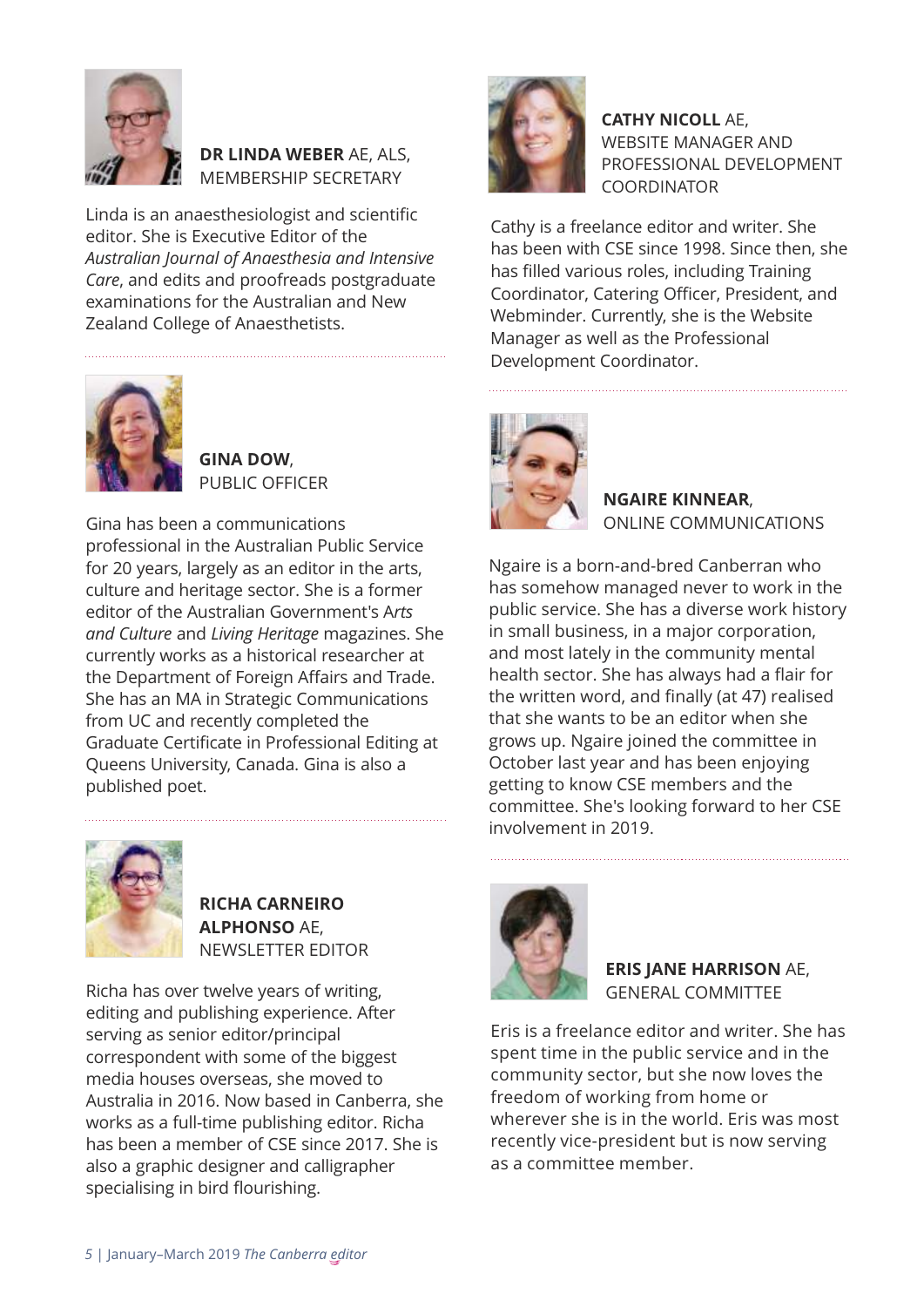

**ELIZABETH MANNING MURPHY** DE, GENERAL COMMITTEE

Elizabeth is the author of many books for writers and editors, including *Effective Writing* and *Working Words*. She provides tips about grammar, writing and an exam study plan on her website: www.emwords.info. Elizabeth presents 'Grammar in a nutshell' workshops in person and online, nationally and overseas; and edits research theses and academic journal articles, specialising in helping non-native English writers. She is an Honorary Life Member of the Society and further contributes to the profession in the role of Joint National Coordinator of the IPEd National Mentoring Program.



## **KATE HORGAN**, GENERAL COMMITTEE

Kate has worked as a Hansard editor at the Parliament of Australia and held various roles in the Australian Public Service. She is currently working as part of a project reviewing and updating the library of publications of the Royal Australian Navy. Kate completed a PhD in English at the Australian National University, which explored the circulation of political songs and ballads in eighteenth-century Britain. Her current research focuses on songs in nineteenth-century Australia.



# **MARILYN HANNIGAN**, GENERAL COMMITTEE

Marilyn worked at the Parliamentary Library as a researcher specialising in school and early childhood education. She also worked as an editor in the Library and, following completion of a postgraduate qualification, co-wrote the Parliamentary Library's style guide. She retired briefly but has been re-employed by the Library on a casual basis to carry out some of her former duties, including editing. She enjoys going to the gym and walking, especially with her dog.

# **FEBRUARY GENERAL MEETING**

**Eris Harrison AE,** General Committee

# FIRST MEETING OF 2019!

The new committee had met and done some planning for the year, but the year didn't feel like it had really begun until we got a chance to greet our members. The first general meeting of 2019 was well attended, with several new members and visitors joining us. Mary, Eris and Dallas catered for the hordes. A panel of five experienced members spoke about topics important to the profession and took questions.

**Cathy Nicoll** kicked off with a discussion on Professional Development (PD) and her plans for the website, which will have a members' section in the near future. PD is already underway for the year, but members were invited to review their own needs and suggest topics and speakers. Cathy also facilitated the panel and discussion process.

**James Dixon** spoke about the business of freelancing, covering topics like finding clients, quoting, methodologies of working, style guides and vital resources. James stressed the need for an ABN and for being listed on the CSE and IPEd websites. There was discussion about ways to keep track of your working hours; Cathy suggested an app called Toggle, which allows you to sign on and off easily.

**Gil Garçon** addressed the basics of editing, including formatting. He stressed the importance of keeping the writer's voice in mind and listening with the reader's ear, as editors are the link between the two. There was lively discussion about languages, communication and whether being bilingual is an asset.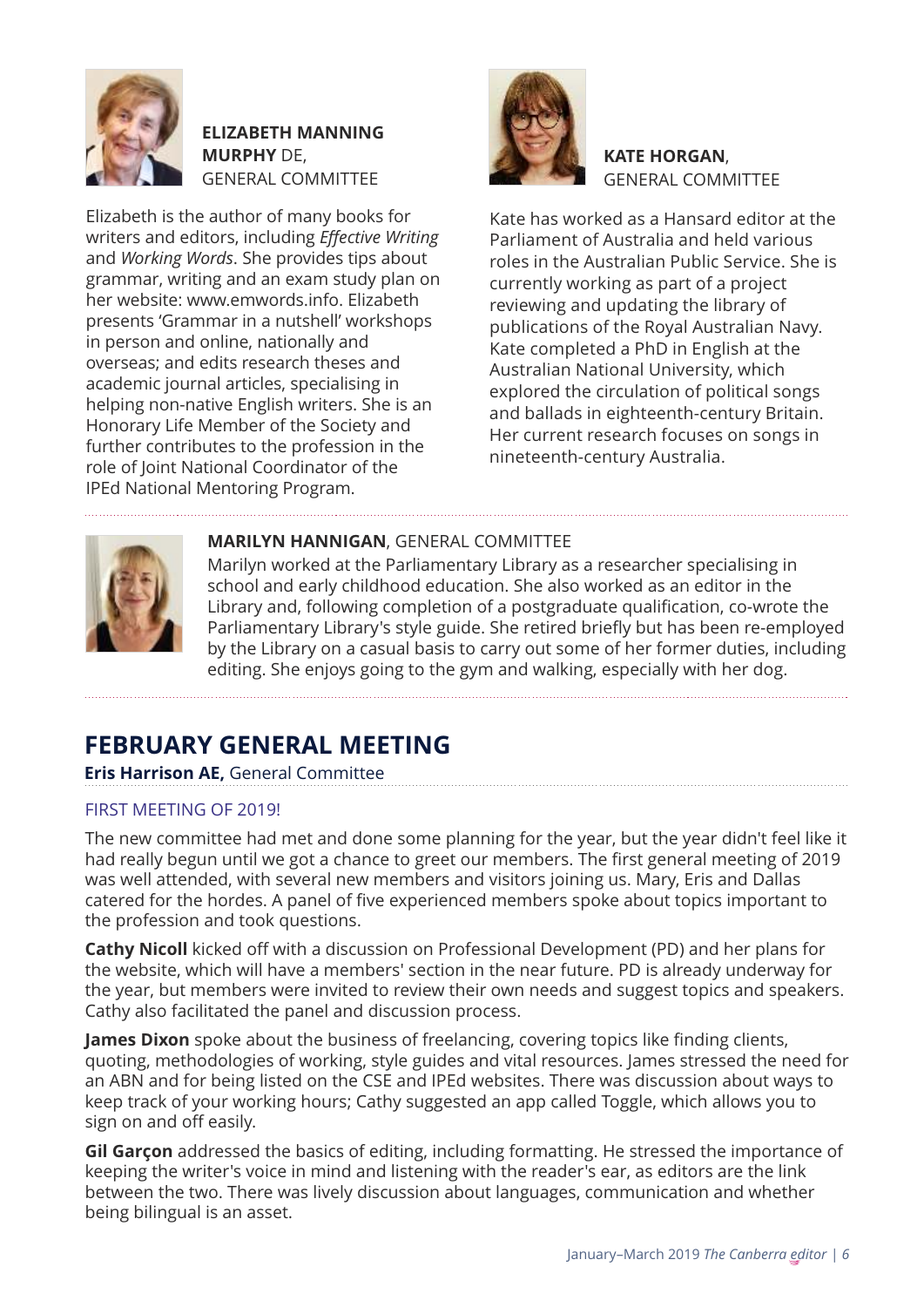**Ted Briggs** explained the Mentoring Program, which was started by CSE and is now a national program run by IPEd. He talked about the program being an innovative model designed for short-term support in areas specified by the mentee. Ted informed the members that it does incur a one-off fee. He also spoke about accreditation, its importance to the profession of editing and the reason for the examination focus.

**Alan Cummine** outlined the newsletter process and urged members to submit articles, reports or chatty pieces that might be of interest to readers. He invited members to get in touch with the editor, Richa Carneiro Alphonso. Alan also explained CSE's email communication process and Ngaire Kinnear's current role of sending out occasional bulletins on behalf of the committee.

# **MACQUARIE DICTIONARY WORD OF THE YEAR 2018**

Every year, Macquarie Dictionary reviews new words from the previous 12 months and decides on a single word that represents the year gone by.

# COMMITTEE'S CHOICE

The Macquarie Dictionary Committee's Choice Word of the Year 2018 is *Me Too*. While the *Me Too movement* took off in 2017 with #MeToo, it has definitely maintained its momentum, and in 2018 it started to spread its linguistic wings beyond the hashtag and the name of the movement, answering an obvious need in the discourse surrounding this social upheaval. So, the fact that *Me Too* is now being used as a verb and as an adjective, combined with the undeniable significance of the movement, made the Committee's choice for Word of the Year 2018 a fairly straightforward decision.

# PEOPLE'S CHOICE

*Single-use* is the word that people thought best represented 2018. *Single-use* stands out as a much needed coinage, which refers to the environmental impacts of an increasingly consumer-driven society.

## **THE SHORTLIST**

## **The committee narrowed down the 75-word longlist to fifteen words.**

#### **ab crack** *noun*

*Colloquial* a well-defined concave line on the body which runs vertically through the centre of the abdomen. [AB(DOMEN) + CRACK1 (def. 36), modelled on BUTT CRACK]

#### **algorithmic bias** *noun*

prejudice built into a computer algorithm which reflects the bias of the humans who carried out the programming and data selection which were used to create the algorithm.

#### **BDE** *noun*

*Colloquial* a sense of self-confidence, unaccompanied by arrogance or conceit. Also, big dick energy. [from the supposed self-assuredness possessed by a man with a large penis]

#### **CRISPR** *noun*

1. a section of genetic material containing repeated base sequences, found in genomes of bacteria and other microorganisms; an important component of the immune system.

2. Also, **CRISPR/Cas9**. a technology which enables editing of a genome by adding, removing, or altering a section of DNA sequence; potentially able to correct genetic defects, treat diseases, etc. – *adjective* 

3. of or relating to such technology. [*c(lusters of) r(egularly) i(nterspaced) s(hort) p(alindromic) r(epeats)*]

#### **dark kitchen** *noun*

a commercial kitchen in which the food made is to fill orders placed through a food delivery app or website, the kitchen not being attached to a restaurant.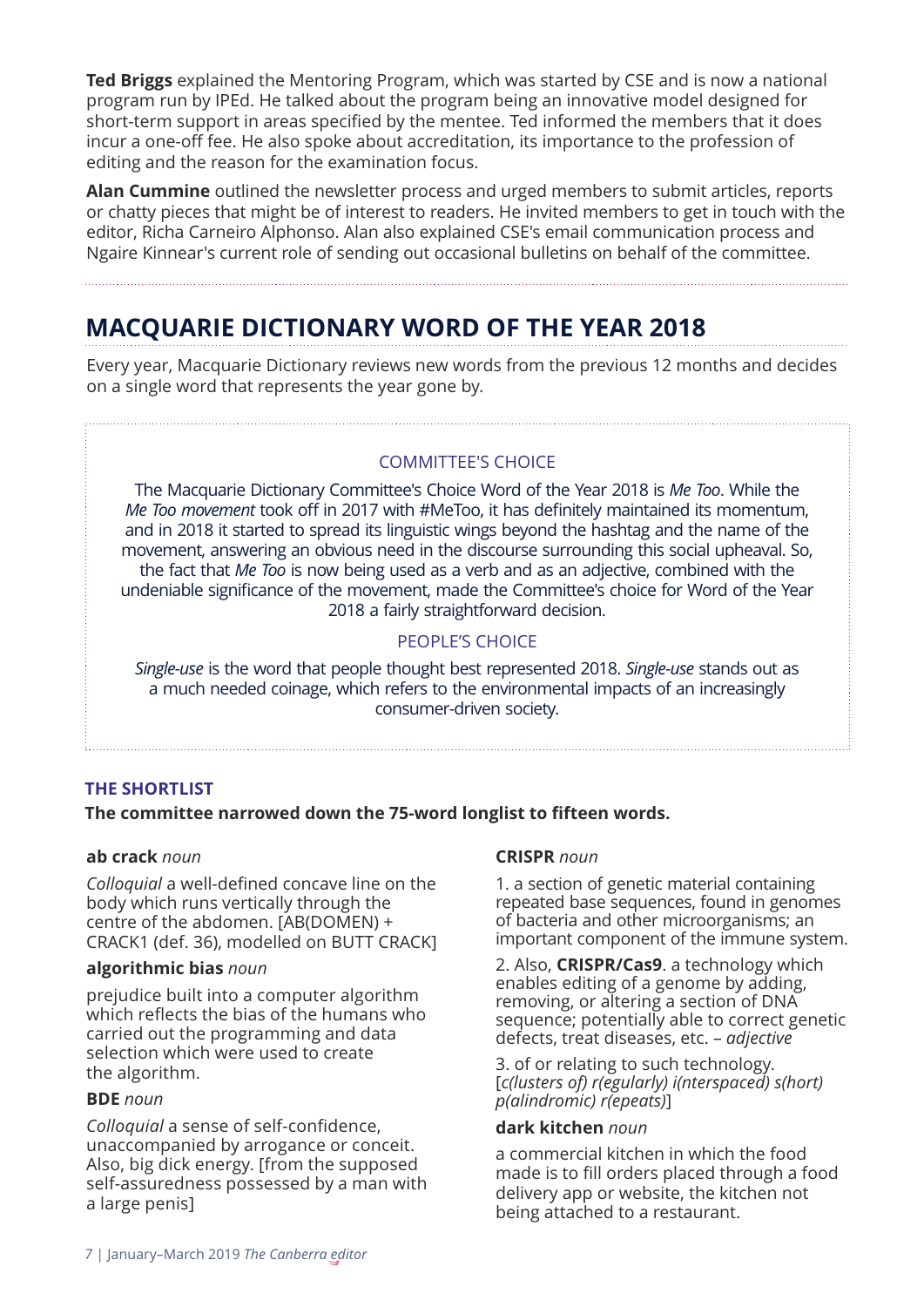

# **deepfake** *noun*

a video of a computer-generated likeness of an individual, created using deep learning without the individual's knowledge, often for the purpose of misinformation, vindictiveness, or satire. Also, **deep fake**. [DEEP (LEARNING) + FAKE]

## **earthing** *noun*

the practice of physically connecting to the earth in the form of bare skin contact, as by walking barefoot on grass, sand or soil, the contact thought to reset or stabilise the natural electrical currents of the body, and thus improve health. Also, **grounding**.

## **HODL** */ˈhɒdl/ (say 'hodl) verb* (t)

*Colloquial* to keep (cryptocurrency) instead of trading or selling. Also, **hodl**. [humorous use of a misspelling of HOLD 1 which appeared in a 2013 online forum post] – HODLer, *noun*

#### **incel** /'Insɛl/ (say 'insel) *noun*

a man who believes that he is entitled to have sex with women but is not attractive to them, often because of his sexist attitudes and crass behaviour, and who blames his situation on society at large, particularly feminism. [IN(VOLUNTARY) + CEL(IBATE)]

#### **intimacy coordinator** *noun*

a person appointed in a film, television or stage production to supervise and sometimes choreograph scenes containing nudity or sexual activity, the role intended to protect the actor or actors involved, especially from sexual harassment. Also, **intimacy director**.

## **VAR** *noun*

*Soccer* 1. a person who reviews video footage of an on-field incident that resulted in a referee decision, the review being passed back to the referee who holds ultimate responsibility for maintaining or reversing their initial decision.

2. the system and its technology used in such a review: *to replay footage from the VAR*.

## **vertical farming** *noun*

the practice of farming food in vertically inclined layers or stacked structures, such as indoors or along the sides of buildings, designed to reduce the water and space demands of traditional agriculture. – **vertical farm**, *noun* – **vertical farmer**, *noun*

## The more adventurous can [click here t](https://media-macquarie-wspdigitalproduction-com.s3.amazonaws.com/media/hosted_files/Macquarie_Dictionary_Word_of_the_Year_2018_Longlist.pdf)o peruse all 75 words in the longlist.

\*\*\*

In case you missed the 2017 word, here's a reminder. **Milkshake duck**: a term that describes the simultaneous desire to bring someone down and the hope that they won't be brought down. There is a hint of tall poppy syndrome in there, which was a uniquely Australian trait, but has been amplified through the internet and become universalised.



*– Original list. Reproduced with permission of Macquarie Dictionary* macquariedictionary.com.au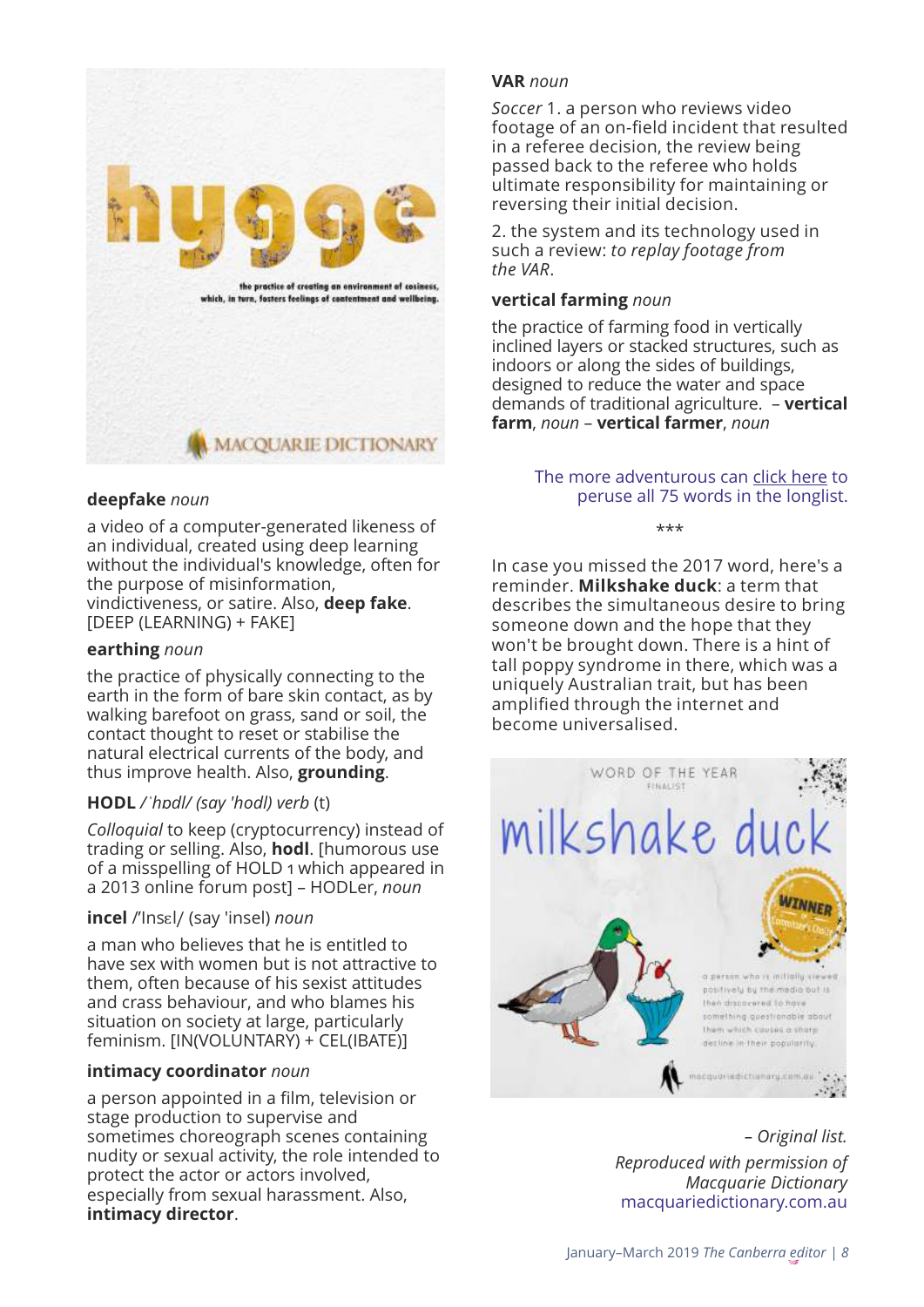

# COMICAL COLLECTIONS

# **Proofreading is a dying art, wouldn't you say?**

**Alan Cummine,** Secretary

## **These headlines made it to print!**

Man kills self before shooting wife and daughter *What he does in the shadows …*

Something went wrong in jet crash, expert says *Really? Ya think?*

Police begin campaign to run down jaywalkers *Now that's taking things a bit far.*

Panda mating fails; veterinarian takes over *What a guy!*

Miners refuse to work after death *Good-for-nothing, lazy so-and-sos …*

Juvenile Court to try shooting defendant *See if that works any better than a trial by adults!*

War dims hope for peace *Who would've thunk it!*

If strike isn't settled quickly, it may last a while *No! Really?*

Cold wave linked to temperatures *What a cool observation.*

Enfield (London) couple slain; Police suspect homicide *They may be onto something!*

Red tape holds up new bridges *Who would've known bureaucracy was that adhesive?*

Man struck by lightning faces battery charge *He probably IS the battery charge!*

Astronaut takes blame for gas in spacecraft *Must be all the beans he ate.*

Kids make nutritious snacks *Do they taste like chicken?*

Local high school dropouts cut in half *Chainsaw massacre alert!* 

Tornado rips through cemetery; hundreds dead *You read that right.*